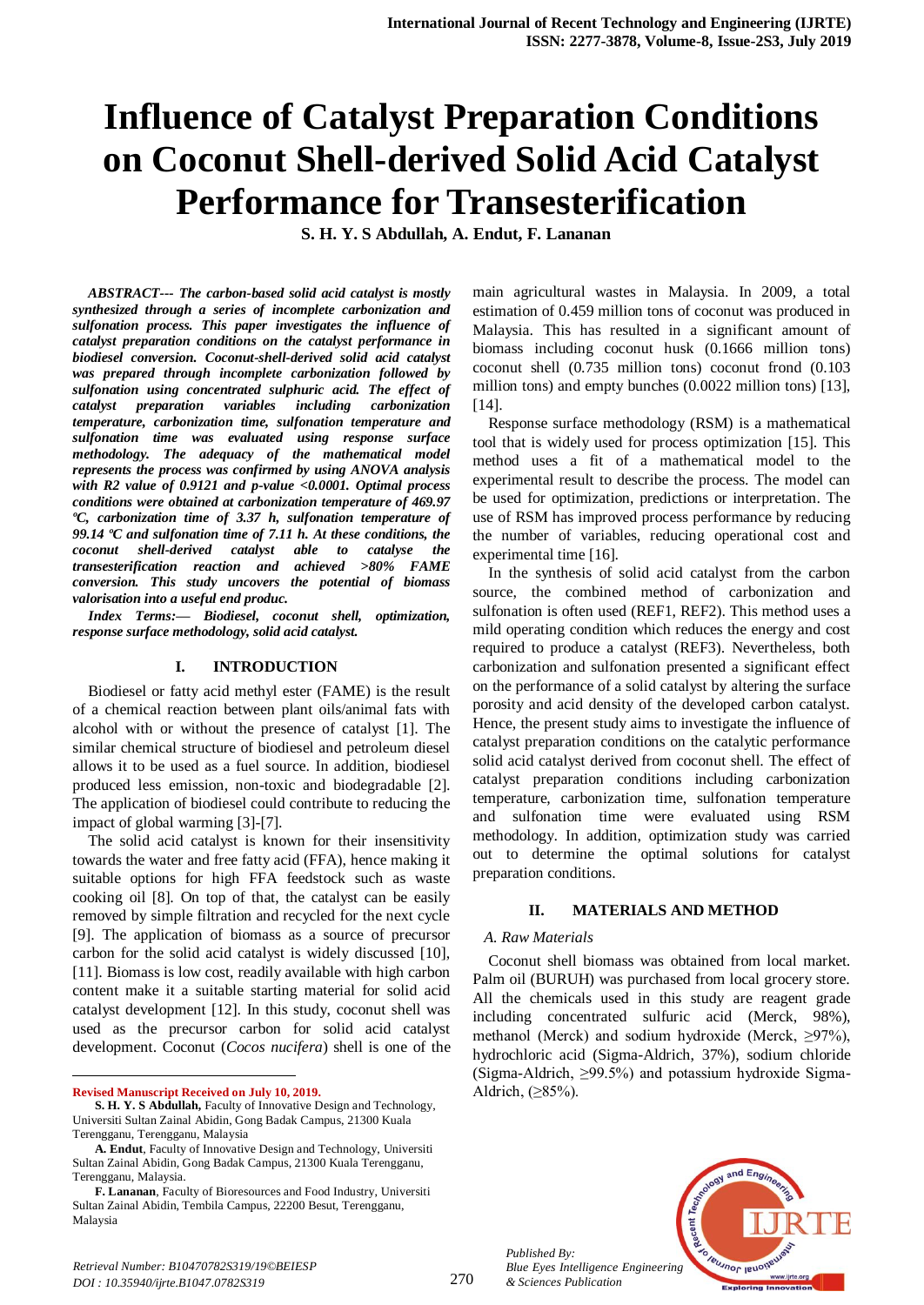#### *B. Catalyst Synthesis*

The catalyst was synthesized according to a method described in [17]. Coconut shell biomass was primarily washed with distilled water and sun-dried for 24 hr. The biomass was then subjected to oven-drying at 100 °C for 12 h to remove moisture. About 20 g of the precursor carbon catalyst was incompletely carbonized in a muffle furnace under constant nitrogen flow at the specific temperature and time. The carbonized sample was then ground in a laboratory mortar to form a fine powder. The powder was sieved using 100  $\mu$ m sieve to obtain uniform size (0.5 – 1) mm). Sulfonation was carried out by mixing 10 g carbon catalyst with 100 mL  $H_2SO_4$  in a 100 mL conical flask for 15 min. Excess acid was removed. The residual wet solids (the mixture of carbon and acid) were then transferred to a ceramic crucible placed in a muffle furnace and heated at the specific temperature and time. After cooling to ambient temperature, the carbonized sample was cooled and rinsed with deionized water until the filtrate was neutral in pH and free from sulphate ions. Following filtration, the sample was dried at 105 °C for 10 h in an air-drying oven. Solid acid catalyst (SAC) was kept in an air-tight container to prevent contamination.

#### *Catalyst Characterization*

The morphology of the prepared activated carbon (AC) and SAC was characterized by means of scanning electron microscopy (SEM) at 17 kV (JEOL Ltd., Japan, model JSM 6700F). Thermo-gravimetric analysis (TGA) and differential scanning calorimetry (DSC) was performed to assess the thermal stability of prepared catalyst at the high-temperature condition. TGA and DSC analysis were conducted using Lab Mettler TGA analyzer (SAR SW 12.10) in a platinum crucible, under an argon atmosphere (50 mL/min) from 30 to 900 °C with an increasing temperature rate of 10 °C/min. The surface functional groups of the carbon precursor and solid acid catalyst were determined using Fourier Transform Infrared (FTIR) spectroscopy (Shimadzu IR Prestige 21) analysis. Nitrogen adsorption-desorption isotherms on prepared catalyst were carried out using an automatic adsorption unit, Micromeritics, MicroActive 3.0.0. Acidbase back titration method was performed to measure the surface acid density of the SAC samples.

#### *Catalyst Activity*

The catalytic activity of the SAC was evaluated using transesterification of palm oil. The reaction was carried out using method described in [18]. Reaction was conducted in a 50 mL centrifuge tube filled with 2 g of vegetable oil. Methanol and solid acid catalyst were added into the reaction. Centrifuge tubes were kept in an incubator shaker at a constant temperature of 60 °C and a stirring rate of 200 rpm as these provided non-limiting conditions. Once the reaction was concluded, the tubes were immediately cooled to room temperature. The biomass was separated from the liquid by vacuum filtration. The liquid product was heated in an oven (60-70 °C) or rotary evaporator to remove excess methanol, and settled in a separating funnel. The upper phase contained biodiesel whilst the lower phase consisted of glycerol by-product. The liquid (containing methanol, FAME and by-products) was stored in pre-weighed tubes.

The final weight of the liquid was recorded for each tube. The experiments were conducted in triplicate.

#### *Optimization Study*

The optimization for catalyst preparation conditions was conducted using Central Composite Design (CCD) by RSM. A four-factor-three-level design was chosen in the modelling and optimization study which generated 30 experimental runs with 6 replications of the centre point. The coded and actual factors are shown in Table 1 while the CCD arrangement was displayed in Table 2.

| Table 1: Coded and actual factor for SAC preparation |                      |  |  |
|------------------------------------------------------|----------------------|--|--|
|                                                      | conditions using CCD |  |  |

|                | Level                                      |     |     |      |  |  |
|----------------|--------------------------------------------|-----|-----|------|--|--|
| Coded          | Actual                                     | -1  |     | $+1$ |  |  |
| $X_1$          | Carbonization<br>temperature $(^{\circ}C)$ | 400 | 500 | 600  |  |  |
| $\mathrm{X}_2$ | Carbonization time (h)                     |     |     |      |  |  |
| $X_3$          | Sulfonation<br>temperature $(^{\circ}C)$   | 50  | 100 | 150  |  |  |
|                | Sulfonation time (h)                       |     |     |      |  |  |
|                |                                            |     |     |      |  |  |

| Table 2: CCD arrangement for SAC preparation |
|----------------------------------------------|
| conditions                                   |

| No.                                                         | Coded Factor     |                  | Response         |                  |                    |
|-------------------------------------------------------------|------------------|------------------|------------------|------------------|--------------------|
|                                                             | $X_1$            | $X_2$            | $X_3$            | $\overline{X_4}$ | Observed value     |
| $\mathbf{1}$                                                | $\boldsymbol{0}$ | $\overline{0}$   | $\boldsymbol{0}$ | 1                | 86.50±1.0312       |
| $\overline{2}$                                              | $\boldsymbol{0}$ | $\overline{0}$   | $\boldsymbol{0}$ | $\boldsymbol{0}$ | 85.06±1.4030       |
| $\overline{3}$                                              | $-1$             | $-1$             | $\mathbf{1}$     | $\mathbf{1}$     | 83.65±1.1269       |
| $\overline{4}$                                              | $\mathbf{0}$     | $\boldsymbol{0}$ | $\overline{0}$   | $-1$             | 82.36±2.1802       |
| $\overline{5}$                                              | $\boldsymbol{0}$ | $\boldsymbol{0}$ | $\mathbf{1}$     | $\boldsymbol{0}$ | 86.62±2.0100       |
| 6                                                           | $-1$             | $\mathbf{1}$     | $\mathbf{1}$     | $\mathbf{1}$     | 85.23±0.9170       |
| 7                                                           | $\mathbf{1}$     | $\boldsymbol{0}$ | $\overline{0}$   | $\overline{0}$   | 78.73±1.0253       |
| $\overline{8}$                                              | $\overline{1}$   | $\mathbf{1}$     | $\mathbf{1}$     | $-1$             | $80.43 \pm 1.5056$ |
| $\overline{9}$                                              | $-1$             | $-1$             | $-1$             | $\mathbf{1}$     | 75.63±0.9402       |
| 10                                                          | $\mathbf{1}$     | $\mathbf{1}$     | $-1$             | $\mathbf{1}$     | 76.72±0.7808       |
| 11                                                          | $\overline{1}$   | $-1$             | $-1$             | $\overline{1}$   | 78.97±1.2831       |
| 12                                                          | $\boldsymbol{0}$ | $\boldsymbol{0}$ | $-1$             | $\boldsymbol{0}$ | 78.72±1.2246       |
| 13                                                          | $\boldsymbol{0}$ | $\boldsymbol{0}$ | $\boldsymbol{0}$ | $\overline{0}$   | 85.06±0.6199       |
| 14                                                          | $\mathbf{1}$     | $-1$             | $\mathbf{1}$     | $-1$             | $80.25 \pm 1.3260$ |
| 15                                                          | $\mathbf{1}$     | $-1$             | $\mathbf{1}$     | $\,1\,$          | 82.03±1.7495       |
| 16                                                          | $\mathbf{1}$     | $\mathbf{1}$     | $\overline{1}$   | $\overline{1}$   | 83.13±0.6920       |
| 17                                                          | $\overline{1}$   | $\overline{1}$   | $-1$             | $-1$             | 78.97±0.4716       |
| 18                                                          | $-1$             | $-1$             | $-1$             | $^{\rm -1}$      | 72.81±1.1705       |
| 19                                                          | $-1$             | $-1$             | $\overline{1}$   | $-1$             | 78.65±0.8058       |
| 20                                                          | $\mathbf{1}$     | $-1$             | $-1$             | $-1$             | 79.82±0.6616       |
| 21                                                          | $\boldsymbol{0}$ | $\boldsymbol{0}$ | $\boldsymbol{0}$ | $\boldsymbol{0}$ | 85.06±1.0718       |
| 22                                                          | $\overline{0}$   | $-1$             | $\overline{0}$   | $\overline{0}$   | $82.05 \pm 1.0606$ |
| 23                                                          | $\overline{0}$   | $\mathbf{1}$     | $\overline{0}$   | $\overline{0}$   | 85.35±0.3105       |
| 24                                                          | $\overline{0}$   | $\overline{0}$   | $\overline{0}$   | $\overline{0}$   | 85.06±0.7964       |
| 25                                                          | $-1$             | $\mathbf{1}$     | $-1$             | $\mathbf{1}$     | 75.05±2.4965       |
| 26                                                          | $-1$             | $\overline{0}$   | $\boldsymbol{0}$ | $\boldsymbol{0}$ | 88.17±1.2324       |
| 27                                                          | $-1$             | $\mathbf{1}$     | $\mathbf{1}$     | $-1$             | 78.57±0.6991       |
| 28                                                          | $\boldsymbol{0}$ | $\boldsymbol{0}$ | $\boldsymbol{0}$ | $\boldsymbol{0}$ | 85.06±2.1620       |
| 29                                                          | $-1$             | $\mathbf{1}$     | $-1$             | $-1$             | 78.97±0.5336       |
| 30                                                          | $\boldsymbol{0}$ | $\overline{0}$   | $\overline{0}$   | $\boldsymbol{0}$ | $85.06 \pm 1.6505$ |
| av and Engin<br>$\cdot$<br>$-42$<br>$\mathbf{x}$<br>$C = L$ |                  |                  |                  |                  |                    |

**X1: Carbonization temperature; X2:** 

*& Sciences Publication* 

*Blue Eyes Intelligence Engineering* 

*Published By:*

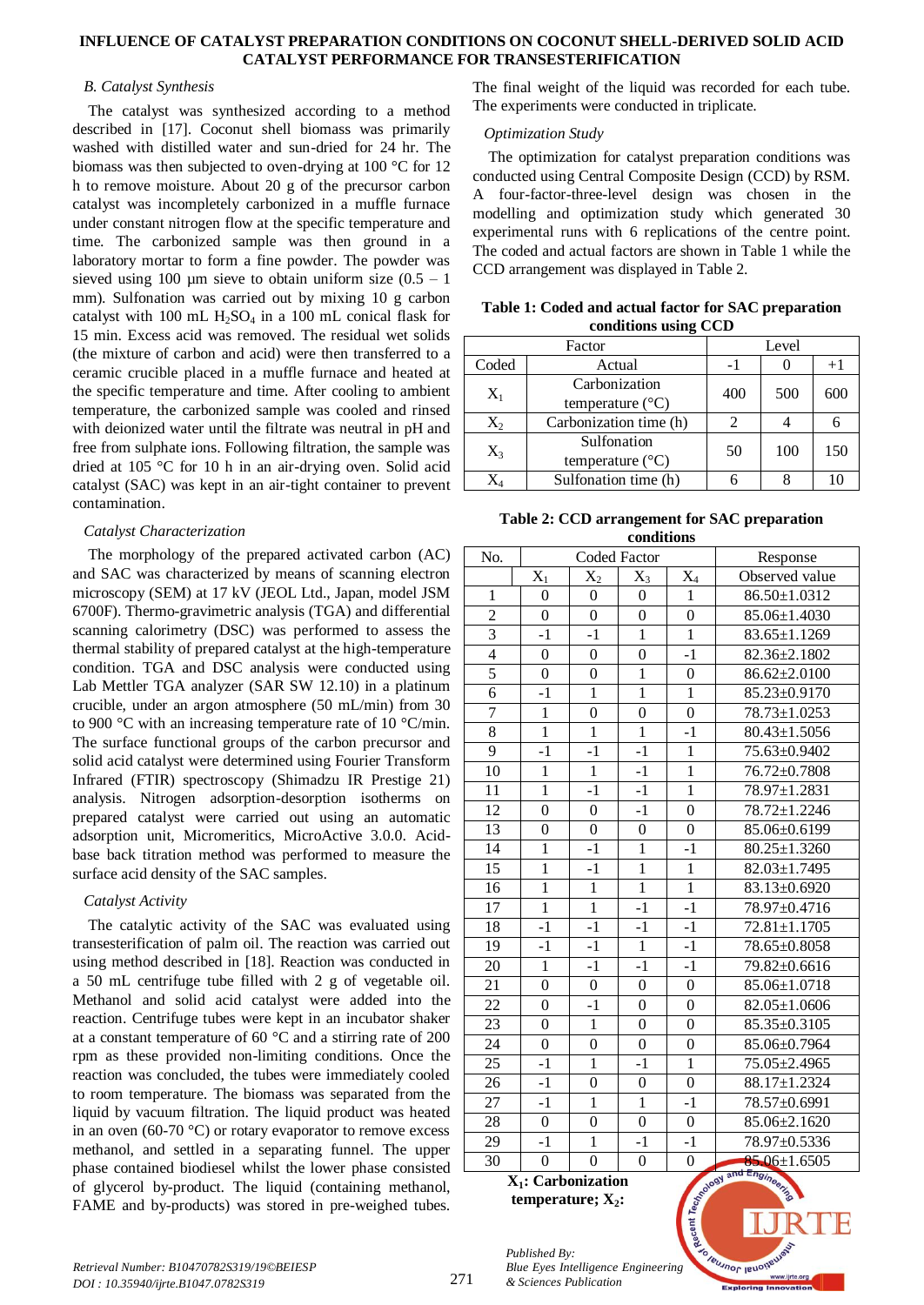## **Carbonization time; X3: Sulfonation temperature; X4: Sulfonation time**

The conversions of biodiesel were analysed through multiple regressions by plotting into a second-order polynomial in (1) as follows:

$$
Y = \beta_0 + \beta_1 X_1 + \beta_2 X_2 + \beta_3 X_3 + \beta_{12} X_1 X_2 + \beta_{13} X_1 X_3 + \beta_{23} X_2 X_3 + \beta_{11} X_1^2 + \beta_{22} X_2^2 + \beta_{33} X_3^2
$$
(1)

where *Y* is the biodiesel conversion,  $\beta_0$  is the intercept term,  $\beta_1$ ,  $\beta_2$  and  $\beta_3$  are the linear coefficients,  $\beta_{12}$ ,  $\beta_{12}$  and  $\beta_{13}$ are the interactive coefficients,  $\beta_{11}$ ,  $\beta_{22}$  and  $\beta_{33}$  are the quadratic coefficients, and  $X_1$ ,  $X_2$  and  $X_3$  are the coded independent variables. Design Expert 7.0.0 software (Stat-Ease Inc., Minneapolis, USA) was used for regression analysis of experimental data and response surface plots.

#### **III. RESULTS AND DISCUSSION**

#### *A. Characterization of Solid Acid Catalyst*

Fig. 1 shows the SEM images of AC after the carbonization process and SAC following the sulfonation with concentrated sulphuric acid. From observation, the presence of pores is visible on the surface of both AC and SAC. Carbonization has led to the pore formation on the AC surface due to the release of volatile gases [19]. The pore distribution in SAC was not affected by the strong sulfonation process. In [20] reported that an important remark for a good catalyst is that the structure of a carbon material retained with a uniform distribution of impregnated material upon modification.



**Fig. 1: SEM images of coconut shell-derived (a) AC and (b) SAC**

The thermal stability of both AC and SAC was evaluated by DSC analysis (Fig. 2a) and TGA analysis (Fig. 2b). Both samples presented a similar two-step weight loss in TGA analysis. Initial weight loss was observed at the region <200

°C in both AC and SAC with 8.7% and 7.3% respectively due to the removal of adsorbed water molecules retained in the samples [21]. This finding is supported by the presence of a prominent peak in the heat flow in the DSC curve at this region.



**Fig. 2: (a) DSC and (b) TGA curves of AC and SAC from 30 to 800 °C**

The second step weight reduction was observed at the region above 350 °C where a continuous and steep mass loss was observed up to 800 °C. This significant mass loss can be correlated to the decomposition of and removal of carbonaceous species mainly as  $CO<sub>2</sub>$  and volatile matter [22]. Higher weight loss was observed in SAC due to the incorporation of the sulfonic group onto the catalyst surface. A similar finding was reported in the previous study which involved sulphur-impregnated carbon compound [23].

Evaluation of the surface chemistry of SAC confirmed the presence of sulfonic groups in the catalyst body (Fig. 3). At low spectrum region, peaks at 516 and 694 cm-1 indicate the S-S stretching and C-S stretching that can be found in sulphur compounds [24]. In addition, a sharp peak was observed at 1066 cm-1 that represents S=O stretching. Upon sulfonation, the strong absorption band at 1284 cm-1 and absorption band at 1153 cm-1appeared according to  $SO<sub>2</sub>$ asymmetric and symmetric stretching, respectively [19] , [25]. This indicated that the sulfonic  $(-SO<sub>3</sub>H)$  groups are linked to the amorphous carbon structure in the form of C- $O-SO<sub>3</sub>H$  [26].

The textural properties of AC and SAC were presented in Table 3. The porosity of SAC is reduced after the sulfonation process as compared to AC. The sulfonation process has led to the reduction in catalyst surface area from 197.6232 to 134.1925  $m^2/g$  in BET surface area and 112.49 to 35.416  $\text{m}^2/\text{g}$  in total pore area. In addition, a reduction in the total pore volume was also noticed from 0.07491 to  $0.05314 \text{ cm}^3\text{/g}.$ 



*Published By:*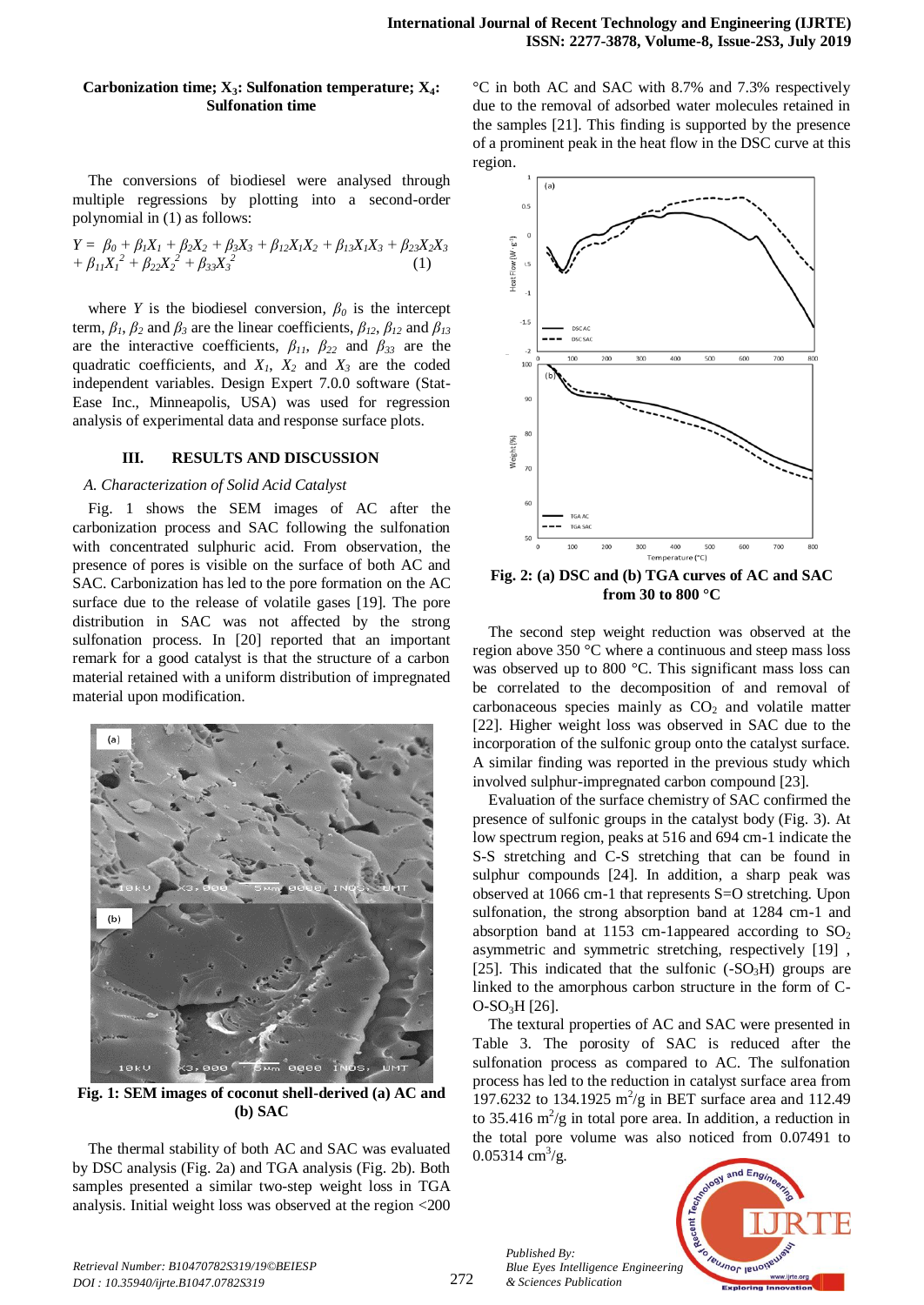

**Fig. 3: FTIR Spectrum of SAC derived from coconut shell**

However, sulfonation has resulted in an increase in the pore size from 18.0646 Å to 18.9510 Å. This might be due to intercalation of sulfonic group in the carbon sheet of coconut shell which occurred on the surface and thus reduced the surface area of the derived catalyst. This result was supported by the previous finding by [27] where sulfonation resulted in the reduction in surface area of microcrystalline cellulose derived catalyst. In another study, in [28] stated that the shrinkage of structure and broken bond are the effects of the penetration of strong acid groups on the surface of the catalyst. High catalyst yield was observed (94%) indicated the high potential of coconut shell as precursor carbon for solid catalyst development. In addition, a high sulfonic acid density of SAC (0.51 mmol/g) as presented in Table 3 also an indicator that the developed catalyst is highly active with a high number of the acidic active site available for the reaction.

| Table 5. Catalyst yillu anu textural properties of BAC |           |                  |  |  |  |
|--------------------------------------------------------|-----------|------------------|--|--|--|
| Parameter                                              | AC        | <b>SAC</b>       |  |  |  |
| Catalyst yield (%)                                     | <b>ND</b> | $94.36 \pm 0.32$ |  |  |  |
| Sulfonic acid density                                  | <b>ND</b> | $0.51 \pm 0.11$  |  |  |  |
| (mmol/g)                                               |           |                  |  |  |  |
| BET surface area $(m^2/g)$                             | 197.623   | 134.1925         |  |  |  |
| Pore size $(\AA)$                                      | 18.0646   | 18.9510          |  |  |  |
| Total pore volume $\text{cm}^3\text{/g}$ )             | 0.0749    | 0.0531           |  |  |  |
| Total pore area                                        | 112.49    | 35.416           |  |  |  |

**Table 3: Catalyst yield and textural properties of SAC**

#### *B. ANOVA Analysis*

A quadratic model to predict the conversion given by RSM is presented in (2). The model Eq. that corresponds the response to the independent variables is summarized in terms of coded value.

*Y* (%) = 85.02 + 0.39*X<sup>1</sup>* + 0.55*X<sup>2</sup>* + 2045*X<sup>3</sup>* + 0.82*X<sup>4</sup>* –  $0.63X_1X_2 - 0.85X_1X_3 - 0.49X_1X_4 + 0.098X_2X_3 - 0.43X_2X_4 +$  $1.19X_3X_4 - 1.52X_1^2 - 1.27X_2^2 - 2.30X_3^2 - 0.54X_4^2$ (2)

where *Y* is the FAME conversion,  $X<sub>l</sub>$  is the carbonization temperature,  $X_2$  is the carbonization time,  $X_3$  is the sulfonation temperature and  $X_4$  is the sulfonation time. ANOVA analysis was conducted to evaluate the statistical significance of the quadratic model and the result was summarized in Table 4. The model *F*-value of 11.12 and *p*value of <0.0001 indicated that the model was statistically significant at a 95% confidence interval. Value of p-value which is less than 0.05 indicates that model terms are significant, while values greater than 0.1 indicate that the model terms are not significant.

|                          | Sum of Square | Df |                | F-Value | P-Value               |
|--------------------------|---------------|----|----------------|---------|-----------------------|
| Source                   |               |    | Mean Square    |         | Prob > F              |
| Model                    | 360.6392      | 14 | 25.7599        | 11.1228 | $< 0.0001^{\text{a}}$ |
| $X_1$                    | 2.769089      |    | 2.7690         | 1.1956  | 0.2914                |
| $X_2$                    | 5.357356      | 1  | 5.3573         | 2.3132  | 0.1491                |
| $X_3$                    | 108.3392      |    | 108.3392       | 46.7795 | $< 0.0001^a$          |
| $\rm X_4$                | 12.2018       |    | 12.2018        | 5.2685  | $0.0366^{\rm a}$      |
| $X_1 X_2$                | 6.4516        |    | 6.4516         | 2.7857  | 0.1158                |
| $X_1 X_3$                | 11.45823      | 1  | 11.4582        | 4.9475  | $0.0419^a$            |
| $X_1 X_4$                | 3.9204        |    | 3.9204         | 1.6927  | 0.2129                |
| $X_2X_3$                 | 0.1521        |    | 0.1521         | 0.0656  | 0.8012                |
| $X_2 X_4$                | 2.907025      |    | 2.9070         | 1.2552  | 0.2802                |
| $X_3 X_4$                | 22.7529       |    | 22.7529        | 9.8244  | $0.0068^a$            |
| $X_1^2$                  | 6.001246      | 1  | 6.0012         | 2.5912  | 0.1283                |
| $\mathbf{X_2}^2$         | 4.191587      | 1  | 4.1915         | 1.8098  | 0.1985                |
| $X_3^2$                  | 13.72892      |    | 13.7289        | 5.9279  | $0.0279$ <sup>a</sup> |
| $X_4^2$                  | 0.760919      | 1  | 0.7609         | 0.3285  | 0.5750                |
| Residual                 | 34.73931      | 15 | 2.3159         |         |                       |
| Lack of Fit              | 34.73931      | 10 | 3.4739         |         |                       |
| Pure Error               | $\theta$      | 5  | $\overline{0}$ |         |                       |
| <b>Correlation Total</b> | 395.3785      | 29 |                |         |                       |

**Table 4: Analysis of variance for the second order polynomial model**

## **<sup>a</sup>Statistically significant at 95% confidence level.**

 $X_1$ : carbonization temperature,  $X_2$ : carbonization time,  $X_3$ : sulfonation temperature,  $X_4$ : sulfonation time



*Published By:*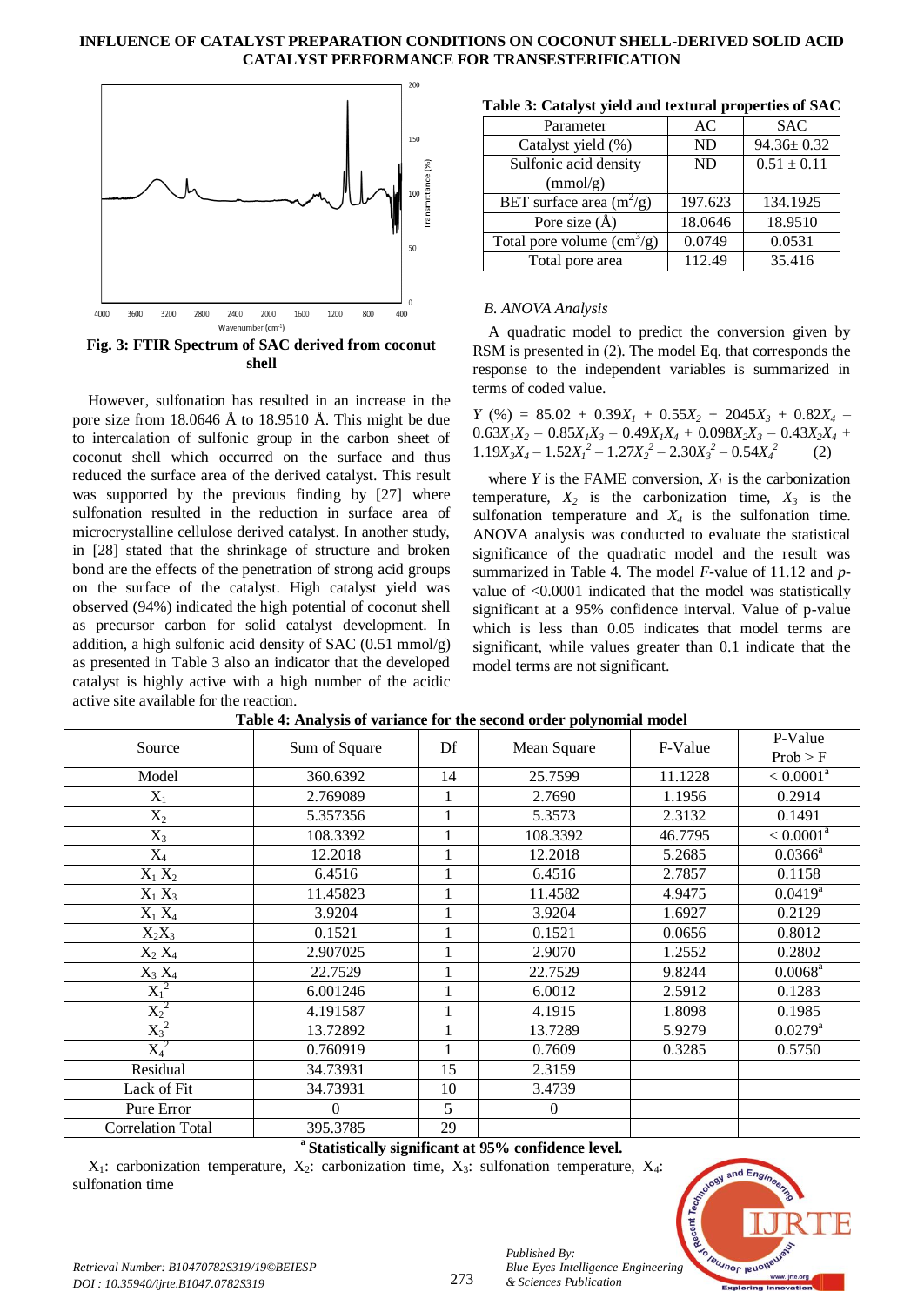In this study,  $X_3$ ,  $X_4$ ,  $X_1X_3$ ,  $X_3X_4$  and  $X_3^2$  are the significant model terms. In addition to that, the coefficient of determination,  $R^2$  value was evaluated to test the model fitness. In this case, the  $R^2$  value was found to be 0.9121, which indicated that the model could explain 91.21% of the variability. Apart from that, an adequate precision value greater than 4 is desirable to measure the signal-to-noise ratio. In this instance, adequate precision value of 10.77 was obtained that indicate sufficient value which means this model can be used to navigate the design space. Further evaluation on the adequacy of the model was evaluated by parity plot of experimental and predicted data as given by Fig. 4. From the Fig.4, the randomly scattering points close to the diagonal line indicated that there is a good agreement between the observed and predicted value.

# **Fig. 4: Predicted vs. actual plot for solid acid catalyst preparation**

#### *C. Influences of the Catalyst Preparation Conditions*

Fig. 5 illustrates the 3D surface plots for interaction effect of the catalyst activity toward FAME conversion. The interaction effect was determined by evaluating two factors as independent variables whilst the others were set to zero level. The significant interaction between carbonization temperature and carbonization time is depicted in Fig. 5(a). Both factors contribute a positive effect on FAME conversion. Higher carbonization temperature and longer carbonization time produced a soft aggregated, cross-linked polymer that is susceptible to be sulfonated at highest degree thus produce highly efficient solid acid catalyst [29].



**Fig. 5: 3D Surface plots between catalyst preparation variables (a) Carbonization temperature and carbonization time (b) Carbonization temperature and sulfonation temperature (c) Carbonization temperature and sulfonation time (d) Carbonization time and sulfonation temperature (e) Carbonization time and sulfonation time (f) Sulfonation temperature and sulfonation time**



*Published By:*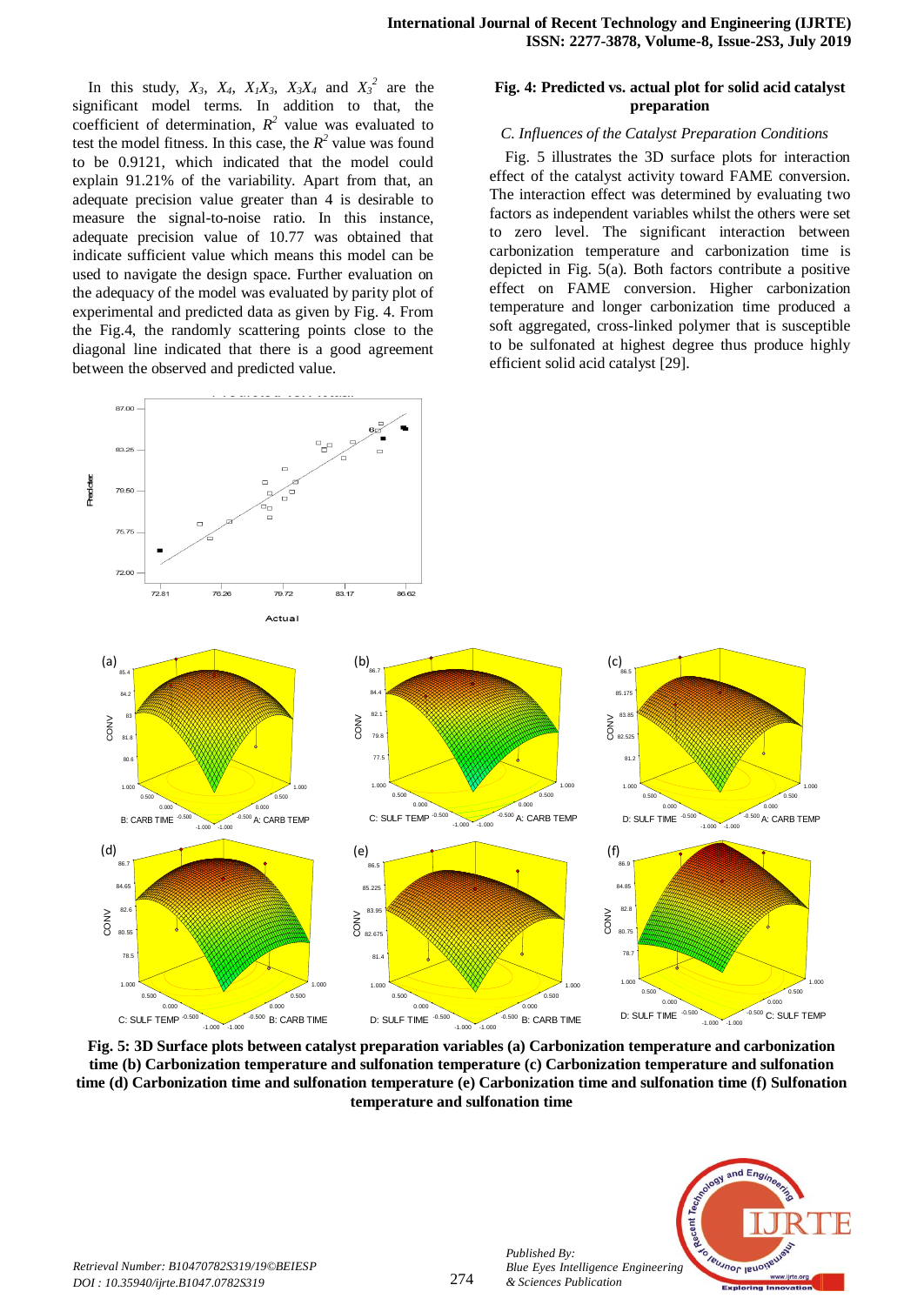Fig. 5(b) shows the interaction effect between carbonization temperature and sulfonation temperature on FAME conversion. Higher FAME conversion was obtained with higher loading in both factors. Higher sulfonation temperature favours the anchoring of  $-SO<sub>3</sub>H$ group on the catalyst surface. As a result, higher numbers of catalytic active sites are available for the reaction to take place [30], [31]. The combined effect of carbonization temperature and sulfonation time on FAME conversion is presented in Fig. 5(c). The FAME conversion is increased when higher loading of carbonization temperature and sulfonation time were employed. Longer holding time allows better incorporation of -SO3H group onto the carbon skeleton of the prepared catalyst [32]. Fig. 5 (d) depicts the interaction of carbonization time and sulfonation temperature on FAME conversion. Both factors displayed a positive influence on the conversion however the effect of sulfonation temperature is more pronounced compared to carbonization temperature.

The interaction effect of carbonization time and sulfonation time on FAME conversion is depicted in Fig. 5(e) where both factors contribute significantly to the conversion. However, prolonged holding time in carbonization and sulfonation process negatively affected the catalyst performance as can be seen in the plot. This might be explained by the fact that longer carbonization time might lead to the formation of rigid structure of carbon catalyst [30]. It will hinder the anchoring of  $SO<sub>3</sub>H$  onto the catalyst surface leading to catalyst inefficiency [24]. Fig. 5(f) illustrates the surface plots for the interaction effect of sulfonation temperature and sulfonation time. It can be seen from the Fig. that both factors positively influence the FAME conversion. Nevertheless, sulfonation temperature presented greater influence to the conversion of biodiesel compared to sulfonation time. Higher temperature improves the kinetic energy of sulfonic ions allowing more of them to be attached to the carbon surface [33]. Hence, FAME conversion is significantly increased.

# *D. Optimal Conditions*

The optimal catalyst preparation conditions were determined using Design-Expert software. The optimization criteria were set for all the factors and response. The goal was set for "maximize" the FAME conversion while "minimize" was set for all four factors involved. The reason for this setting is to achieve highest possible biodiesel conversion at low operating conditions to reduce the cost and energy required for this process. The optimal catalyst preparation conditions for SAC were found to be as follows: carbonization temperature 469.97 °C, carbonization time 3.37 h, sulfonation temperature 99.14 °C and sulfonation time 7.11 h. Theoretical conversion to biodiesel predicted under the above conditions was 83.77%. A validation test was conducted to validate the adequacy of the predicted optimal solutions. An average FAME conversion value of 82.62  $\pm$ 0.256% with small percentage error  $(< 2\%)$  was obtained. Thus, it confirmed the efficacy of the quadratic model to predict the optimal conditions for this process.

# *E. Palm Biodiesel Properties*

Table 5 summarizes the properties of the produced palm biodiesel catalysed by SAC in this study. The biodiesel properties were compared to the international biodiesel standards of ASTM and European.

| Parameter                        | Palm Biodiesel | <b>Biodiesel Standard</b> | Parameter        |
|----------------------------------|----------------|---------------------------|------------------|
|                                  |                | ASTM D6751                | EN 14214         |
| Cetane number                    | 50.7           | $47 \text{ min}$          | $51 \text{ min}$ |
| Density $(g/cm^3)$               | 0.8953         | $0.82 - 0.90$             | $0.86 - 0.90$    |
| Kinematic viscosity ( $mm^2/s$ ) | 5.726          | $1.9 - 6.0$               | $3.5 - 5.0$      |
| Moisture content (%)             | 0.08           | 0.05                      | 0.075            |
| Calorific value (MJ/kg)          | 26.82          | 39.2                      | NS               |

**Table 5: Biodiesel properties of palm biodiesel catalysed by SAC**

Cetane number (CN) is commonly used as an indicator for the determination of diesel fuel quality, especially the ignition quality [34]-[37]. The CN value of palm biodiesel was found to be at 50.7 which fulfilled the requirement set by both standards. The density of derived palm biodiesel was found to be at 0.8953  $g/cm<sup>3</sup>$ , within the allowable limit set by ASTM D6751 standard. Palm biodiesel shows an appropriate viscosity value of 5.726  $mm<sup>2</sup>/s$ . The low viscosity indicates that the biodiesel will provide a smooth engine operation and improve engine life [38]. However, slightly higher moisture content was observed in palm biodiesel. This may be ascribed to the presence of traces of water molecule that is not completely dried off prior to the analysis. The calorific value of palm biodiesel was found to be lower than the acceptable limit. This might be due to the presence of unreacted triglyceride and methanol in the biodiesel product [17].

# **IV. CONCLUSION**

The influence of catalyst preparation conditions on catalyst activity has been thoroughly investigated in this study. Based on the parametric study using the RSM method, the sulfonation process gives a significant effect on the catalytic activity of the solid acid catalyst. Sulfonation temperature  $(X_3)$  and sulfonation time  $(X_4)$ presented a significant model term as evaluated by ANOVA analysis. These factors play an important role in producing a solid acid catalyst with high catalytic ability. On top of that, this study shows the potential application of biomass or waste material to be converted into a useful and valuable end product such as a solid acid catalyst.



*Retrieval Number: B10470782S319/19©BEIESP DOI : 10.35940/ijrte.B1047.0782S319*

*Published By:*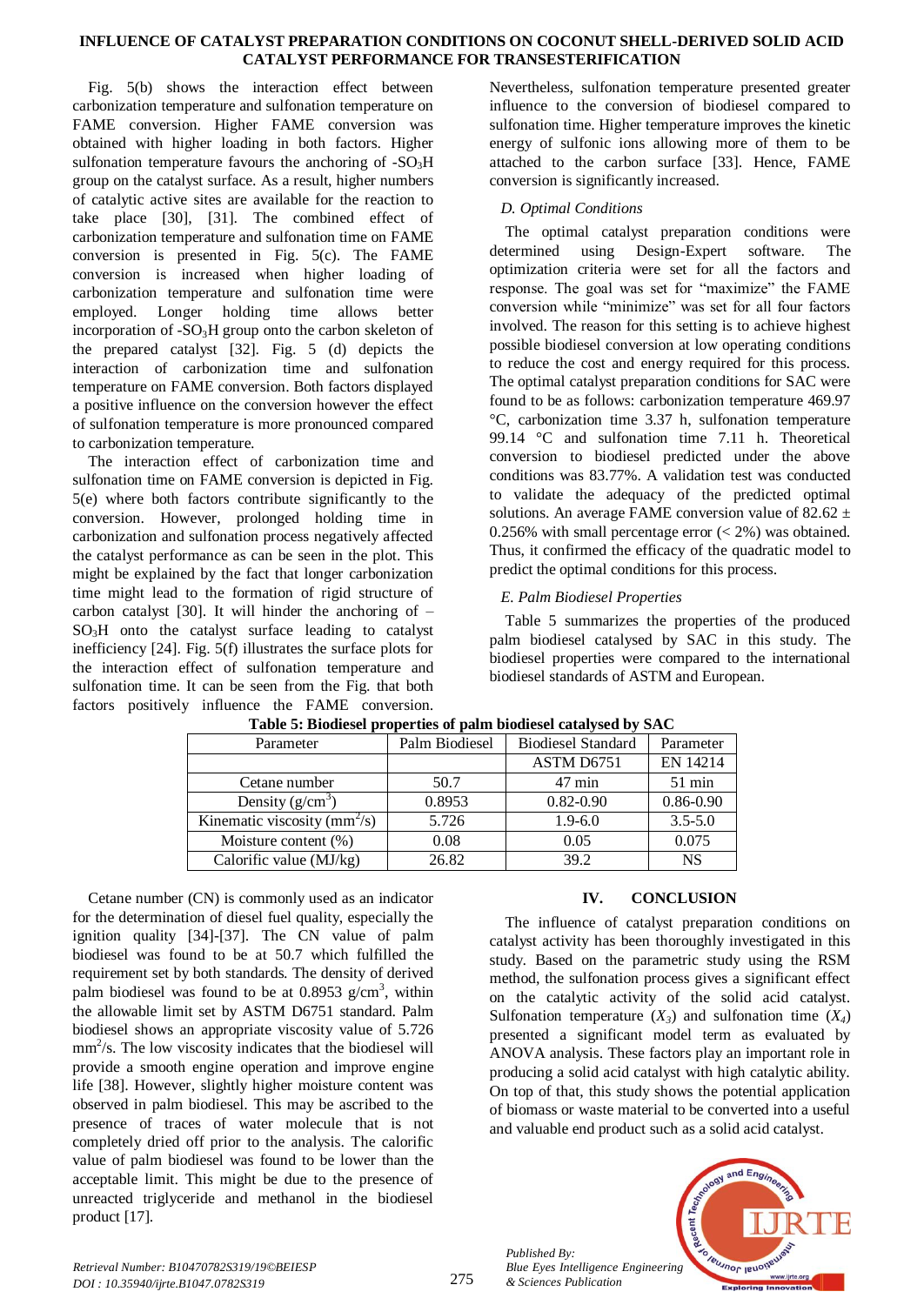### **V. ACKNOWLEDGMENT**

The authors would like to acknowledge the MyBrain15 scholarship provided by the Ministry of Higher Education, Malaysia and research financial support from FRGS Research Grant (Project No. RR067, Project Code FRGS/1/2014/STWN01/UNISZA/02/2).

#### **REFERENCES**

- 1. M. H. M. Ashnani, A. Johari, and H. Hashim, "A source of renewable energy in Malaysia, why biodiesel?" Renewable and Sustainable Energy Reviews, 35, 2014, pp. 244-257.
- 2. M. Borges, and L. Díaz, "Recent developments on heterogeneous catalysts for biodiesel production by oil esterification and transesterification reactions: A review," Renewable and Sustainable Energy Reviews, 16(5), 2012, pp. 2839-2849.
- 3. A. Ahmad, N. Yasin, C. Derek, and J. Lim, "Microalgae as a sustainable energy source for biodiesel production: A review," Renewable and Sustainable Energy Reviews, 15(1), 2011, pp. 584- 593.
- 4. M. K. A. Kamarudin, M. E. Toriman, N. H. Sulaiman, F. M. Ata, M. B. Gasim, A. Muhamad, W. A. Yusoff, M. Mokhtar, M. A. Amran, and N. A. Abd Aziz, "Classification of tropical river using chemometrics technique: Case study in Pahang River, Malaysia," Malaysian Journal of Analytical Sciences, 19(5), 2015, pp. 1001-1018.
- 5. M. E. Toriman, M. B. Gasim, Z. Yusop, I. Shahid, S. A. S. Mastura, P. Abdullah, M. Jaafar, N. A. A. Aziz, M. K. A. Kamarudin, O. Jaafar, O. Karim, H. Juahir, and N. R. Jamil, "Use of 137CS activity to investigate sediment movement and transport modeling in river coastal environment," American Journal of Environmental Sciences, 8(4), 2012, pp. 417-423.
- 6. D. Leung, X. Wu, and M. Leung, "A review on biodiesel production using catalyzed transesterification," Applied Energy, 87(4), 2010, pp. 1083-1095.
- 7. M. K. A. Kamarudin, M. E. Toriman, H. Juahir, A. Azid, M. B. Gasim, A. S. M. Saudi, R. Umar, N. H. Sulaiman, F. M. Ata, A. D. Mustafa, M. A. Amran, W. A. Yusoff, and F. Azaman, "Assessment of river plan change using RS and GIS technique," Jurnal Teknologi, 76(1), 2015, pp. 31- 38.
- 8. C. Deshmane, M. Wright, A. Lachgar, M. Rohlfing, Z. Liu, J. Le, and B. Hanson, "A comparative study of solid carbon acid catalysts for the esterification of free fatty acids for biodiesel production. Evidence for the leaching of colloidal carbon," Bioresource Technology, 147, 2013, pp. 597-604.
- 9. W. Y. Lou, Q. Guo, W. J. Chen, M. H. Zong, H. Wu, and T. J. Smith, "A highly active bagasse-derived solid acid catalyst with properties suitable for production of biodiesel," Chemistry and Sustainability, 5, 2012, pp. 1533-1541.
- 10. S. H. Y. S. Abdullah, H. Juahir, A. Azid, R. Umar, N. H. M. Hanapi, H. Khatoon, and A. Endut, "A review of biomass-derived solid acid catalyst for biodiesel production," Renewable and Sustainable Energy Reviews, 70, 2016, pp. 1040-1051.
- 11. Y. M. Sani, A. O. Raji-Yahya, P. A. Alaba, A. R. A. Aziz, and W. M. A. Daud, "Palm frond and spikelet as environmentally benign alternative solid acid catalysts for biodiesel production," BioResources, 10(2), 2015, pp. 3393-3408.
- 12. N. H. Farah, H. Salmah, and M. Marliza, "Effect of butyl methacrylate on properties of regenerated cellulose coconut shell biocomposite films," Procedia Chemistry, 19, 2016, pp. 335-339.
- 13. M. N. Z. Moni, S. A. Sulaiman, Y. S. Raja, K. Karunamurthy, M. Inayat, and M. A. Bou-Rabee, "Investigation of the relationship between moisture content and density of selected Malaysian biomass," Journal of Mechanical Engineering and Sciences, 10(2), 2016, pp. 2111-2025.
- 14. S. M. Shafie, T. M. I. Mahlia, H. H. Masjuki, and A. A. Yazid, "A review on electricity generation based on biomass residue in Malaysia," Renewable and Sustainable Energy Reviews, 16(8), 2012, pp. 5879-5889.
- 15. A. W. Krowiak, K. Chojnacka, D. Podstawczyk, A. Dawiec, and K. Pokomeda, "Application of response surface methodology and artificial neural network methods in modelling and optimization of biosorption process," Bioresource Technology, 160, 2014, pp. 150- 160.
- 16. F. Ghorbani, H. Younesi, S. M. Ghasempouri, A. A. Zinatizadeh, M. Amini, and A. Daneshi, "Application of response surface methodology for optimization of cadmium biosorption in an aqueous solution by Saccharomyces cerevisiae," Chemical Engineering Journal, 145, 2008, pp. 267-275.
- 17. A. Endut, S. H. Y. S. Abdullah, N. H. M. Hanapi, S. H. A. Hamid, F. Lananan, M. K. A. Kamarudin, R. Umar, and H. Khatoon, "Optimization of biodiesel production by solid acid catalyst derived from coconut shell via response surface methodology," International Biodeterioration and Biodegradation, 124, 2017, pp. 250-257.
- 18. S. V. Orta, J. Lee, and A. Harvey, "Evaluation of FAME production from wet marine and freshwater microalgae by in situ transesterification," Biochemical Engineering Journal, 76, 2013, pp. 83- 89.
- 19. M. Huang, J. Luo, Z. Fang, and H. Li, "Biodiesel production catalyzed by highly acidic carbonaceous catalysts synthesized via carbonizing lignin in sub- and super-critical ethanol," Applied Catalysis B: Environmental, 190, 2016, pp. 1103-1114.
- 20. A. M. Abu-Jrai, F. Jamil, A. H. Al-Muhtaseb, M. Baawain, L. Al-Haj, M. Al-Hinai, M. Al-Abri, and S. Rafiq, "Valorization of waste date pits biomass for biodiesel production in the presence of green carbon catalyst," Energy Conversion and Management, 135, 2017, pp. 236- 243.
- 21. M. L. Tao, H. Y. Guan, X. H. Wang, Y. C. Liu and R. F. Louh, "Fabrication of sulfonated carbon catalyst from biomass waste and its use for glycerol esterification," Fuel Processing Technology, 138, 2015, pp. 355-360.
- 22. M. Zhang, A. Sun, Y. Meng, L. Wang, H. Jiang, and G. Li, "Catalytic performance of biomass carbon-based solid acid catalyst for esterification of free fatty acids in waste cooking oil," Catalyst Survey Asia, 19, 2015, pp. 61-67.
- 23. M. Li, Y. Zheng, Y. Chen, and X. Zhu, "Biodiesel production from waste cooking oil using a heterogeneous catalyst from pyrolyzed rice husk," Bioresource Technology, 154, 2014, pp. 345-348.
- 24. R. Luque, A. Pineda, J. C. Colmenares, J. M. Campelo, A. A. Romero, J. C. Serrano-Riz, and J. Cot-Gores, "Carbonaceous residues from biomass gasification as catalysts for biodiesel production," Journal of Natural Gas Chemistry, 21(3), 2012, pp. 246-250.



*Published By:*